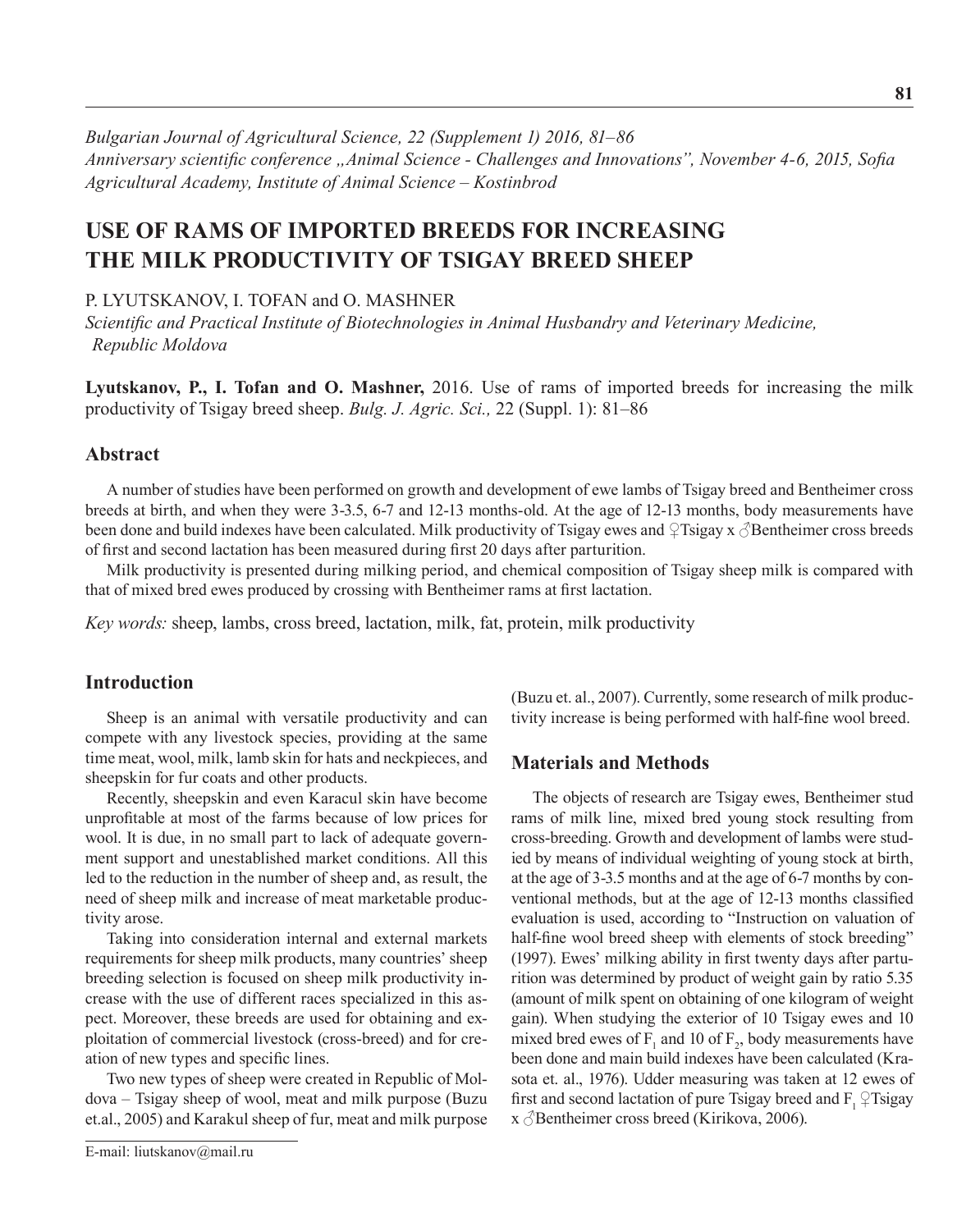Milk productivity in lactation period was studied by carrying out control milks (Instruction, 2013). Chemical composition of milk was analyzed on the device Lactoscan MCC.

Statistical analysis of experimental results with the purpose of evaluating the significance of differences consisted in classification of material, calculating arithmetic mean value (M), error (m) and validation criterion (Plokhinskiy, 1978).

# **Results and Discussion**

The results of ewes' growth and development obtained at different age periods (Table 1) demonstrate that live weight at birth is higher in Tsigay ewes than in mixed bred. Mixed bred ewes  $\mathcal{L}(\mathcal{L})$ Tsigay x  $\mathcal{L}$ Bentheimer) x  $\mathcal{L}$ Bentheimer are characterized by high growth dynamics in the suckling period in comparison with their herdmates  $\mathcal{L}$ Tsigay x  $\Diamond$ Bentheimer and Tsigay. Average live weight at the age of 3.5 months was  $22.10 \pm 0.42$  kg, which is higher by 0.5 kg as compared with  $\sqrt{2}$ Tsigay x  $\sqrt{3}$ Bentheimer sheep and by 0.63 kg as compared with Tsigay sheep.

From the moment of weaning till the age of 6-7 months, capacity for survival of mixed bred young stock is high, meaning that climatic adaptation is good. For this period live weight of  $\mathcal{L}(\mathcal{L})$  is a  $\mathcal{L}(\mathcal{L})$  such a  $\mathcal{L}(\mathcal{L})$  and  $\mathcal{L}(\mathcal{L})$  is a set of  $\mathcal{L}(\mathcal{L})$  is a set of  $\mathcal{L}(\mathcal{L})$  is a set of  $\mathcal{L}(\mathcal{L})$  is a set of  $\mathcal{L}(\mathcal{L})$  is a set of  $\mathcal{L}(\mathcal{L})$  was 29.57±0.86 kg, which was higher by 2.95 kg as compared with  $\sqrt{2}$ Tsigay x  $\sqrt{3}$ Bentheimer sheep and by 2.47 kg as compared with Tsigay sheep.

At the age of 12-13 months  $\mathcal{Q}(\mathcal{Q})$  Tsigay x  $\mathcal{S}$  Bentheimer) x  $\triangle$ Bentheimer ewes have reached live weight of 43.50 $\pm$ 0.78 kg, and their herdmates of  $\mathcal{L}$ Tsigay x  $\mathcal{L}$ Bentheimer and pure Tsigay breed had  $41.72 \pm 0.41$  kg and  $41.92 \pm 0.31$  respectively.

For exterior studying of the analyzed ewes (10 animals of each group) body measures were taken (Table 2) and body built indexes were calculated: overextension, thoracic index, blockiness and index of bone (Table 3).

Withers height, height at hips, scapulo-ischial length, chest width, pastern girth and live weight were higher at Tsigay ewes as compared to mixed bred ewes. Mixed bred ewes of ♀(♀Tsigay х ♂Bentheimer) x ♂Bentheimer breed had higher indexes of chest width and chest girth, as compared to pure Tsigay and  $\varphi$ Tsigay x  $\varphi$ Bentheimer cross breed, while scapulo-ischial length, pastern girth and live weight were higher than at  $\varphi$ Tsigay x  $\varphi$ Bentheimer ewes.

Cross breed  $\mathcal{Q}(\mathcal{Q})$ Tsigay x  $\mathcal{Q}$ Bentheimer) x  $\mathcal{Q}$ Bentheimer had higher values at all body built indexes, as compared to Tsigay and  $\sqrt{2}$ Tsigay x  $\sqrt{3}$ Bentheimer breeds. Cross breed ♀(♀Tsigay х ♂Bentheimer) x ♂Bentheimer ewes exceed Tsigay ewes by 1.1% in terms of overextension, 3,6% at thoracic

|                                                                          |     | Age, months     |      |                        |     |                     |      |                  |  |
|--------------------------------------------------------------------------|-----|-----------------|------|------------------------|-----|---------------------|------|------------------|--|
| Breed and cross breed                                                    |     | At birth        |      | $3 - 3.5$              |     | $6 - 7$             |      | $12 - 13$        |  |
|                                                                          | n   | $M \pm m$       | n    | $M \pm m$              | n   | $M \pm m$           | n    | $M \pm m$        |  |
| Tsigay                                                                   | 178 | $4.00 \pm 0.05$ |      | $178$ $21.47 \pm 0.25$ | 63  | $27.14 \pm 0.56$    | 109  | $41.92 \pm 0.31$ |  |
| $\sqrt{2}$ Tsigay x $\sqrt{3}$ Bentheimer                                | 152 | $3.68 \pm 0.05$ | -152 | $21.60 \pm 0.27$       | 151 | $26.62 \pm 0.32$ 84 |      | $41.72 \pm 0.41$ |  |
| $\sqrt{2}$ $\sqrt{2}$ Tsigay x $\sqrt{3}$ Bentheimer) x $\sqrt{3}$ Benth |     | $3.61 \pm 0.06$ |      | $22.10 \pm 0.42$       | 19  | 29.57±0.86          | - 14 | $43.50 \pm 0.78$ |  |

#### **Table 1 Live weight of ewes at different ages, kg**

#### **Table 2**

#### **Body measures of ewes at the age of 12-13 months, cm**

| Indexes                | Tsigay           | $\sqrt{2}$ Tsigay x $\sqrt{3}$ Bentheimer | $\sqrt{2}$ ( $\sqrt{2}$ Tsigay x $\sqrt{3}$ Bentheimer) x<br>♂Bentheimer |
|------------------------|------------------|-------------------------------------------|--------------------------------------------------------------------------|
| Height at the withers  | $68.90 \pm 0.82$ | $66.10 \pm 0.79$                          | $66.60 \pm 0.93$                                                         |
| Height at hips         | $71.80 \pm 0.84$ | $69.30 \pm 0.71$                          | $69.90 \pm 1.29$                                                         |
| Scapulo-ischial length | $69.30 \pm 1.06$ | $67.10 \pm 0.62$                          | $67.70 \pm 0.79$                                                         |
| Chest width            | $30.50 \pm 0.61$ | $30.60 \pm 0.47$                          | $30.80 \pm 0.84$                                                         |
| Chest depth            | $35.80 \pm 0.81$ | $35.00 \pm 0.63$                          | $34.60 \pm 0.72$                                                         |
| Chest girth            | $106.7 \pm 1.66$ | $107.4 \pm 1.88$                          | $108.5 \pm 1.90$                                                         |
| Pastern girth          | $7.45 \pm 0.11$  | $7.05 \pm 0.21$                           | $7.40 \pm 0.16$                                                          |
| Live weight, kg        | $40.20 \pm 0.48$ | $39.00 \pm 0.29$                          | $40.10 \pm 1.08$                                                         |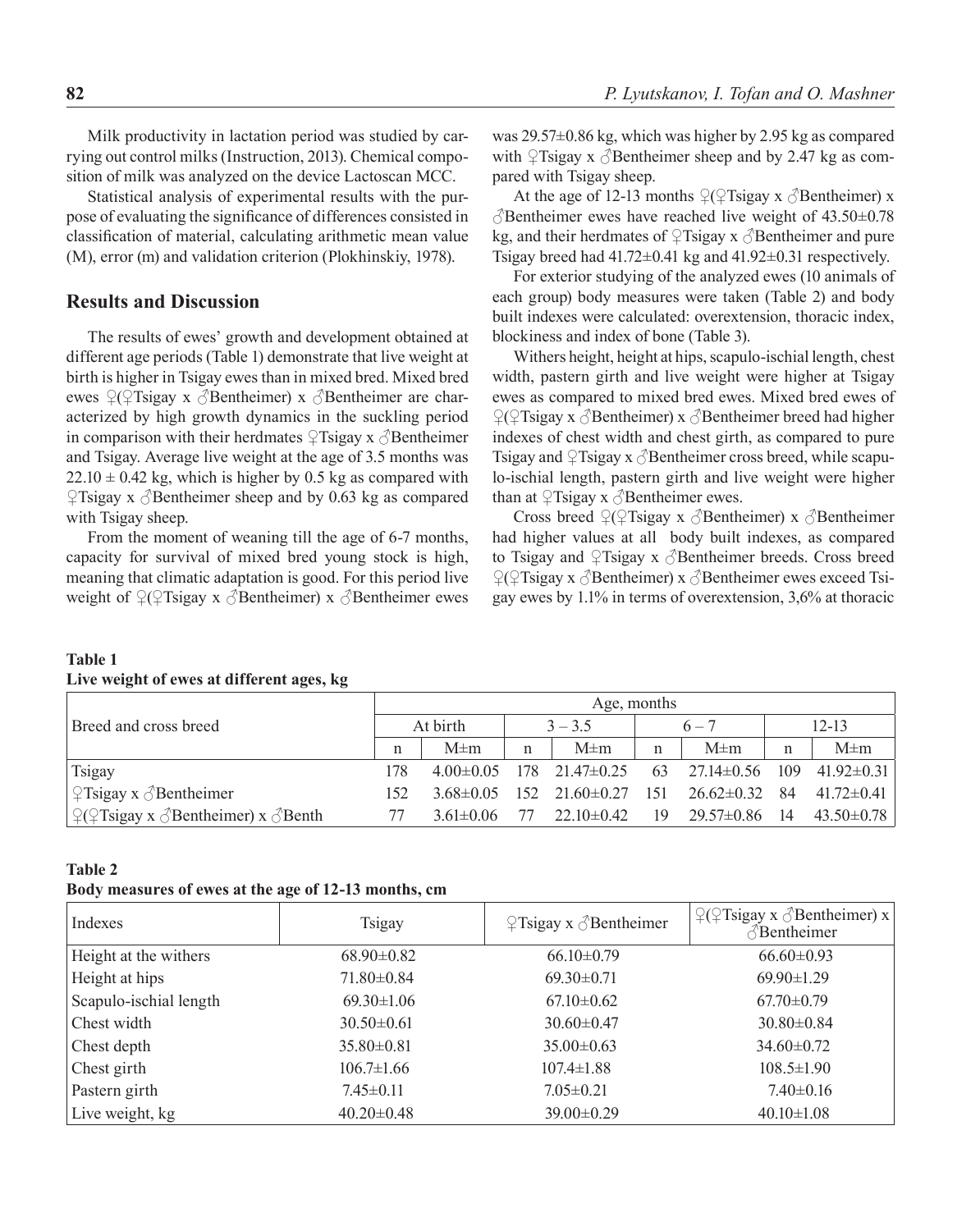index, 5,8% at blockiness and 0.3% at the index of bone; as compared to  $\mathcal{L}$ Tsigay x  $\Diamond$ Bentheimer ewes, the excess of the same indexes was 0.2%, 1.4% 0.2% and 0.5% respectively.

From evidence derived after growth and development analvsis, we can conclude that ewes of  $\mathcal{Q}(\mathcal{Q})$  sigay x  $\mathcal{Q}(\mathcal{Q})$  Bentheimer)  $x \, \delta$ Bentheimer cross breed on the studied parameters exceed pure Tsigay and  $\mathcal{L}$ Tsigay x  $\triangle$ Bentheimer cross breed.

When studying the influence of using Bentheimer stud rams of milk type imported from Germany with the purpose of milk productivity increase at Tsigay breed, cross breed  $\angle$ Tsigay x  $\triangle$ Bentheimer bred in Republic of Moldova and pure Tsigay sheep on first and second lactation, following parameters were analyzed: udder measures, milking ability in first twenty days after parturition, milk productivity during first lactation and chemical composition of milk.

Udder measures taken at Tsigay ewes and ♀Tsigay х  $\beta$ Bentheimer ewes at first and second lactation compared to-

gether, demonstrate that  $\mathcal{L}$ Tsigay x  $\mathcal{L}$ Bentheimer values are higher than those of Tsigay sheep both of first and second lactation (Table 4).

The values of second lactation are higher than those of the first. One of the main measures specific for the udder – udder volume – is higher by  $349 \text{ cm}^3$  at first lactation and by 254 cm3 at second lactation. Udder width and depth at second lactation are larger by 1.8 cm ( $P \le 0.05$ ) and 1.49 cm ( $P \le 0.01$ ) respectively, as compared with Tsigay ewes.

Milking ability of pure Tsigay and cross bred F,  $\sqrt{2}$ Tsigay x  $\beta$ Bentheimer ewes during the first twenty days after parturition at first and second lactation is present in Table 5.

At first lactation milking ability of cross bred ewes with single-born offspring is higher by 1.65 l ( $P \le 0.001$ ) and – of those with twin offspring is higher by 0.5 l, in comparison with Tsigay ewes. At an average milking ability of  $F_1$  ewes is higher by 1.41 l ( $P \le 0.01$ ) compared with Tsigay ewes.

**Table 3 Indexes of body built of mixed bred ewes at the age of 12-13 months** 

| Indexes           | Tsigay            | $\sqrt{2}$ Tsigay x $\sqrt{3}$ Bentheimer | $\mathcal{L}(\mathcal{L}$ Tsigay x $\mathcal{L}$ Bentheimer)<br>$x \triangle B$ entheimer |
|-------------------|-------------------|-------------------------------------------|-------------------------------------------------------------------------------------------|
| Overextension     | $100.64 \pm 1.50$ | $101.55 \pm 0.72$                         | $101.71 \pm 0.87$                                                                         |
| Thoracic index    | $85.38\pm1.71$    | $87.59 \pm 1.62$                          | $88.99 \pm 1.34$                                                                          |
| <b>Blockiness</b> | $154.45\pm4.18$   | $160.03\pm2.17$                           | $160.26 \pm 2.05$                                                                         |
| Index of bone     | $10.81 \pm 0.20$  | $10.65 \pm 0.26$                          | $11.11 \pm 0.18$                                                                          |

#### **Table 4**

**Udder measures of ewes at first and second lactation, cm** 

| <b>Breed</b>                              | Measures                      | 1 <sup>st</sup> lactation |          |                                                                                                                                                                                                                                                                                                                                                                                                                                  | $2nd$ lactation |          |       |
|-------------------------------------------|-------------------------------|---------------------------|----------|----------------------------------------------------------------------------------------------------------------------------------------------------------------------------------------------------------------------------------------------------------------------------------------------------------------------------------------------------------------------------------------------------------------------------------|-----------------|----------|-------|
|                                           |                               | $M \pm m$                 | $\sigma$ | $Cv, \%$<br>$M \pm m$<br>8.73<br>$18.16 \pm 0.32$<br>12.50<br>$13.33 \pm 0.38*$<br>$17.42 \pm 0.36**$<br>7.52<br>7.57<br>$39.08 \pm 0.51$<br>12.05<br>$3.71 \pm 0.13$<br>$0.55 \pm 0.02$<br>20.10<br>19.00<br>$2864 \pm 127$<br>4.89<br>$18.91 \pm 0.39$<br>10.34<br>$14.41 \pm 0.31$<br>9.50<br>$18.91 \pm 0.37$<br>3.53<br>$39.83 \pm 0.67$<br>11.46<br>$3.75 \pm 0.18$<br>20.79<br>$0.56 \pm 0.04$<br>$3118 \pm 176$<br>26.33 | $\sigma$        | $Cv, \%$ |       |
|                                           | Length                        | $17.91 \pm 0.45$          | 1.56     |                                                                                                                                                                                                                                                                                                                                                                                                                                  |                 | 1.11     | 6.13  |
|                                           | Width                         | $13.25 \pm 0.49$          | 1.66     |                                                                                                                                                                                                                                                                                                                                                                                                                                  |                 | 1.30     | 9.80  |
|                                           | Depth                         | $17.33 \pm 0.38$          | 1.30     |                                                                                                                                                                                                                                                                                                                                                                                                                                  |                 | 1.25     | 7.10  |
| Tsigay                                    | Girth                         | $38.25 \pm 0.83$          | 2.89     |                                                                                                                                                                                                                                                                                                                                                                                                                                  |                 | 1.78     | 4.55  |
|                                           | Dug length                    | $3.42 \pm 0.12$           | 0.42     |                                                                                                                                                                                                                                                                                                                                                                                                                                  |                 | 0.45     | 12.13 |
|                                           | Dug girth                     | $0.52 \pm 0.03$           | 0.10     |                                                                                                                                                                                                                                                                                                                                                                                                                                  |                 | 0.08     | 15.66 |
|                                           | Udder volume, cm <sup>3</sup> | $2367 \pm 130$            | 450      |                                                                                                                                                                                                                                                                                                                                                                                                                                  |                 | 439      | 15.32 |
|                                           | Length                        | $18.50 \pm 0.26$          | 0.90     |                                                                                                                                                                                                                                                                                                                                                                                                                                  |                 | 1.37     | 7.28  |
|                                           | Width                         | $13.75 \pm 0.41$          | 1.42     |                                                                                                                                                                                                                                                                                                                                                                                                                                  |                 | 1.08     | 7.51  |
|                                           | Depth                         | $18.00 \pm 0.49$          | 1.71     |                                                                                                                                                                                                                                                                                                                                                                                                                                  |                 | 1.31     | 6.93  |
|                                           | Girth                         | $38.67 \pm 0.40$          | 1.37     |                                                                                                                                                                                                                                                                                                                                                                                                                                  |                 | 2.32     | 5.84  |
| $\frac{2}{3}$ Tsigay x<br>3<br>Bentheimer | Dug length                    | $3.45 \pm 0.11$           | 0.39     |                                                                                                                                                                                                                                                                                                                                                                                                                                  |                 | 0.65     | 17.52 |
|                                           | Dug girth                     | $0.54 \pm 0.03$           | 0.12     |                                                                                                                                                                                                                                                                                                                                                                                                                                  |                 | 0.15     | 27.41 |
|                                           | Udder volume, cm <sup>3</sup> | $2716 \pm 206$            | 714      |                                                                                                                                                                                                                                                                                                                                                                                                                                  |                 | 611      | 19.6  |

\*  $P \le 0.05$ ; \*\*  $P \le 0.01$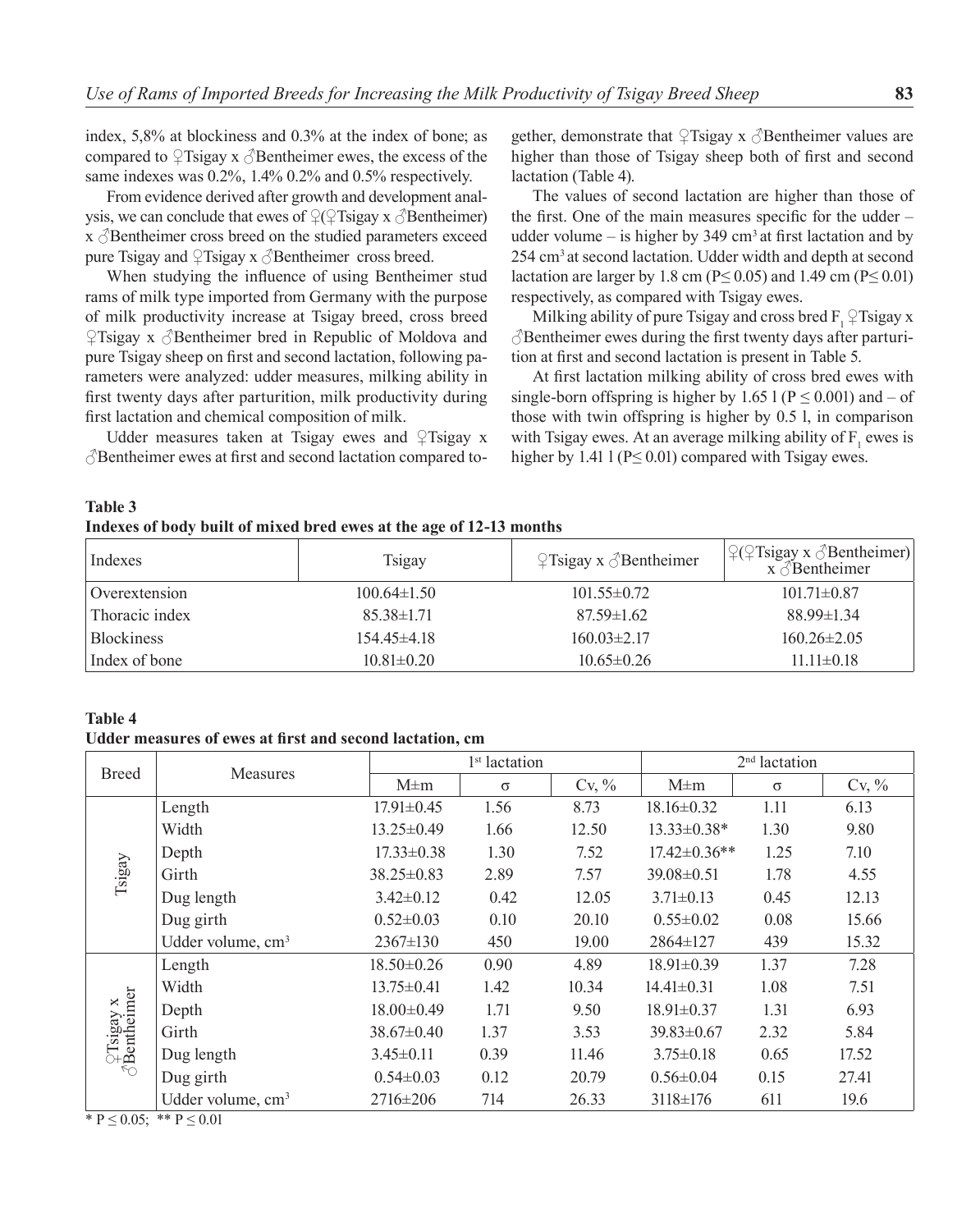┑

When analyzing the milking ability of second lactation ewes, the trend persists. Milking ability of cross bred  $\sqrt{2}$ Tsigay  $x \triangleleft$  Bentheimer ewes with single-born offspring is higher by 0.94 l ( $P \le 0.01$ ), with twins by 1.97 l, and the group average – by 1.88 l ( $P \le 0.01$ ).

The first milk control was carried out ten days after weaning. The second milk control took place 34 days after, and the third in 29 days, all performed according to the specific instruction (Instruction, 2013).

Every milk control required average daily milk production by groups to be calculated (Table 6). Cross breed  $\sqrt{2}$ Tsigay  $x \, \delta$ Bentheimer demonstrated higher milk productivity as compared to Tsigay ewes during first control milk by 121.8 ml; during second control milk – by 79.4 ml and during third – by 95.6 ml ( $P \le 0.05$ ).

Based on the data obtained, milk productivity was calculated for standard 120 days of milking period and amounted to 49.81 l for Tsigay ewes, whereas cross bred ♀Tsigay x

### **Table 5**

|            | Milking ability of ewes during the first 20 days at first and second lactation |                             |                  |
|------------|--------------------------------------------------------------------------------|-----------------------------|------------------|
| Parameters |                                                                                | $M \pm m$ . $\vert$ $\vert$ | $\rm{C}\rm{V}$ % |
|            |                                                                                |                             |                  |

|                 | r alameters |                                           | п  | $M \equiv H_1, 1$  | $\omega$ | $V$ , 70 |
|-----------------|-------------|-------------------------------------------|----|--------------------|----------|----------|
|                 | Single-     | $\sqrt{2}$ Tsigay x $\sqrt{3}$ Bentheimer | 33 | 26.33±0.24***      | 1.35     | 5.1      |
| 1 <sup>st</sup> | born        | Tsigay                                    | 48 | $24.68 \pm 0.23$   | 1.58     | 6.4      |
|                 | Twins       | $\sqrt{2}$ Tsigay x $\sqrt{3}$ Bentheimer | 4  | $31.03 \pm 0.64$   | 1.29     | 4.1      |
| lac             |             | Tsigay                                    |    | $30.53 \pm 2.21$   | 3.12     | 3.3      |
| ta<br>tion      | Total       | $\sqrt{2}$ Tsigay x $\sqrt{3}$ Bentheimer | 37 | $26.84 \pm 0.33**$ | 1.99     | 7.4      |
|                 |             | Tsigay                                    | 55 | $25.43 \pm 0.36$   | 2.67     | 10.5     |
|                 | Single-     | $\sqrt{2}$ Tsigay x $\sqrt{3}$ Bentheimer | 33 | $27.13 \pm 0.25**$ | 1.45     | 5.3      |
| 2 <sup>nd</sup> | born        | Tsigay                                    | 48 | $26.19 \pm 0.27$   | 1.85     | 7.1      |
| lac             | Twins       | $\sqrt{2}$ Tsigay x $\sqrt{3}$ Bentheimer | 10 | $33.23 \pm 0.65$   | 2.05     | 6.2      |
| ta              |             | Tsigay                                    |    | $31.26 \pm 1.27$   | 3.2      | 2.8      |
| tion            | Total       | $\sqrt{2}$ Tsigay x $\sqrt{3}$ Bentheimer | 43 | $28.55 \pm 0.47**$ | 3.05     | 10.7     |
|                 |             | Tsigay                                    | 53 | $26.67 \pm 0.34$   | 2.44     | 9.2      |

\*\*\*  $P \le 0.001$  \*\*  $P \le 0.01$ 

#### **Table 6**

#### **Milk productivity during milking period of ewes of the first lactation**

|                                         | Tsigay                                                                                                                                                                                                                                                                                                                                                                                                                                                                                                                       | $\sqrt{2}$ Tsigay x $\sqrt{3}$ Bentheimer |  |
|-----------------------------------------|------------------------------------------------------------------------------------------------------------------------------------------------------------------------------------------------------------------------------------------------------------------------------------------------------------------------------------------------------------------------------------------------------------------------------------------------------------------------------------------------------------------------------|-------------------------------------------|--|
|                                         | $104.2 \pm 7.5$                                                                                                                                                                                                                                                                                                                                                                                                                                                                                                              | 104.6±7.9**                               |  |
|                                         | $625.6 \pm 48.9$                                                                                                                                                                                                                                                                                                                                                                                                                                                                                                             | $747.4 \pm 51.8^*$                        |  |
|                                         | $410.3 \pm 36.8$                                                                                                                                                                                                                                                                                                                                                                                                                                                                                                             | $489.7 \pm 38.3$                          |  |
|                                         | 239.3±19.64<br>$334.9 \pm 31.06$                                                                                                                                                                                                                                                                                                                                                                                                                                                                                             |                                           |  |
| Weaning $-1$ <sup>st</sup> control milk | 10                                                                                                                                                                                                                                                                                                                                                                                                                                                                                                                           | 15                                        |  |
| $3rd$ control milk – end of milking     | 10                                                                                                                                                                                                                                                                                                                                                                                                                                                                                                                           | 25                                        |  |
| $1st$ -2 <sup>nd</sup> control milks    | 34                                                                                                                                                                                                                                                                                                                                                                                                                                                                                                                           | 34                                        |  |
| $2nd - 3rd$ control milks               | 29                                                                                                                                                                                                                                                                                                                                                                                                                                                                                                                           | 29                                        |  |
|                                         | 88                                                                                                                                                                                                                                                                                                                                                                                                                                                                                                                           | 88                                        |  |
|                                         |                                                                                                                                                                                                                                                                                                                                                                                                                                                                                                                              |                                           |  |
|                                         | 36530                                                                                                                                                                                                                                                                                                                                                                                                                                                                                                                        | 45047                                     |  |
|                                         | 49814                                                                                                                                                                                                                                                                                                                                                                                                                                                                                                                        | 61428                                     |  |
|                                         |                                                                                                                                                                                                                                                                                                                                                                                                                                                                                                                              | $+11614$                                  |  |
|                                         | $\theta$                                                                                                                                                                                                                                                                                                                                                                                                                                                                                                                     | $+23.3$                                   |  |
|                                         | 415.1                                                                                                                                                                                                                                                                                                                                                                                                                                                                                                                        | 512.2                                     |  |
|                                         |                                                                                                                                                                                                                                                                                                                                                                                                                                                                                                                              | $+97.1$                                   |  |
|                                         | Suckling period, days<br>First control milk, ml (July, 4)<br>Second control milk, ml (August, 7)<br>Third control milk, ml (September, 4)<br>Number of milking days<br>Milking ability for the milking period, ml<br>$(1st x 25) + (2nd x 34) + (3rd x 29)$<br>For 120 days, ml<br>$ +/-$ to Tsigay, ml<br>$ +/-$ to Tsigay, %<br>Average daily milk productivity, ml<br>$ +/-$ to Tsigay, ml<br>$\phi$ n $\phi$ and $\phi$ n $\phi$ and $\phi$ and $\phi$ and $\phi$ and $\phi$ and $\phi$ and $\phi$ and $\phi$ and $\phi$ |                                           |  |

\*  $P \le 0.05$ ; \*\*  $P \le 0.01$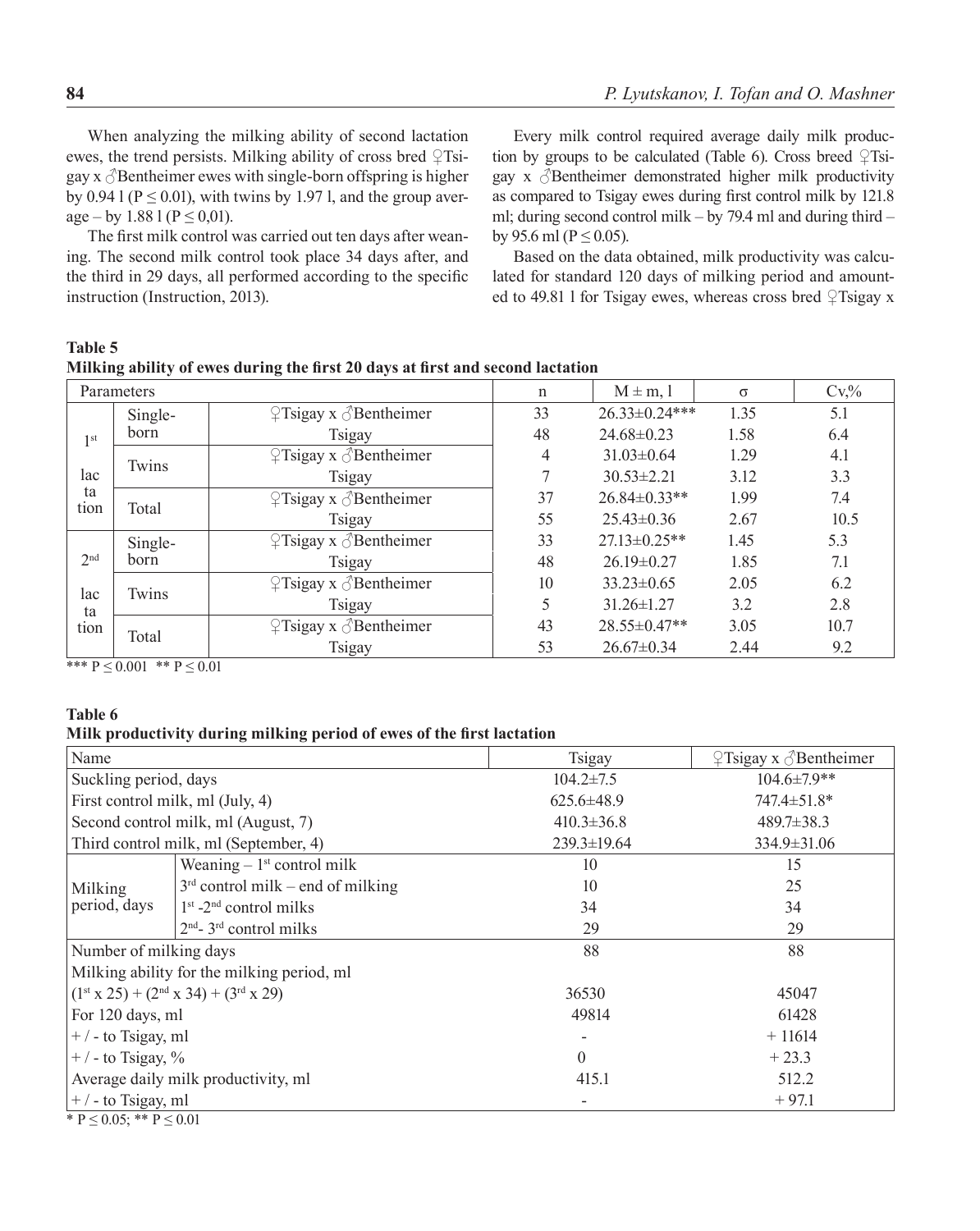| Parameters                                | 1 <sup>st</sup>  | 2 <sup>nd</sup>  | 3 <sup>rd</sup>  | For the whole period |
|-------------------------------------------|------------------|------------------|------------------|----------------------|
|                                           | July 4, 2014     | August 7         | September 4      |                      |
| <b>Tsigay</b>                             |                  |                  |                  |                      |
| Fat                                       | $8.47 \pm 0.61$  | $9.66 \pm 0.67$  | $11.68 \pm 0.66$ | $9.93 \pm 0.43$      |
| Nonfat milk solids                        | $8.28 \pm 0.39$  | $11.33 \pm 0.23$ | $11.10\pm0.19$   | $10.23 \pm 0.30$     |
| Density                                   | $26.95 \pm 0.63$ | $36.77 \pm 0.41$ | $34.34 \pm 0.31$ | $32.68 \pm 0.81$     |
| Lactose                                   | $3.72 \pm 0.17$  | $5.09 \pm 0.11$  | $4.97 \pm 0.08$  | $4.59 \pm 0.13$      |
| Salts                                     | $0.60 \pm 0.02$  | $0.83 \pm 0.01$  | $0.79 \pm 0.01$  | $0.74 \pm 0.02$      |
| Protein                                   | $3.92 \pm 0.19$  | $5.37 \pm 0.11$  | $4.85 \pm 0.13$  | $4.85 \pm 0.13$      |
| $\sqrt{2}$ Tsigay x $\sqrt{3}$ Bentheimer |                  |                  |                  |                      |
| Fat                                       | $8.57 \pm 0.26$  | $10.48 \pm 0.60$ | $11.28 \pm 0.41$ | $10.11 \pm 0.42$     |
| Nonfat milk solids                        | $9.69 \pm 0.15$  | $11.27 \pm 0.19$ | $10.98 \pm 0.29$ | $10.64 \pm 0.21$     |
| Density                                   | $31.05 \pm 0.53$ | $35.92 \pm 1.09$ | $34.15 \pm 1.48$ | $33.70 \pm 1.03$     |
| Lactose                                   | $4.35 \pm 0.06$  | $5.06 \pm 0.08$  | $4.92 \pm 0.13$  | $4.77 \pm 0.09$      |
| <b>Salts</b>                              | $0.71 \pm 0.01$  | $0.81 \pm 0.01$  | $0.78 \pm 0.02$  | $0.76 \pm 0.01$      |
| Protein                                   | $4.60 \pm 0.07$  | $5.34 \pm 0.09$  | $5.20 \pm 0.13$  | $5.04 \pm 0.09$      |

**Table 7 Chemical composition of milk during milk controls of the first lactation ewes**

 $\triangle$ Bentheimer ewes reached 61.43 l, which was 11.62 l (23.3%) more than the pure Tsigay sheep.

Average daily milk production for the whole milking period of Tsigay sheep amounted to 415.1 ml, and to 512.2 ml - of cross bred ♀Tsigay х ♂Bentheimer sheep.

While performing milk controls by groups, a general sample of milk was taken during morning, lunchtime and evening milking operations; the chemical composition of milk was analyzed on the device Lactoscan MCC. Table 7 shows average data of the first, second and third milk controls – morning, noon and evening.

For the whole period the parameters of the chemical composition of milk of cross breed  $\varphi$ Tsigay x  $\varphi$ Bentheimer, such as fat percent, nonfat milk solids, density, lactose, salts and protein content, were higher by 0.18; 0.41; 1.02; 0.18; 0.02 and 0.19 units respectively.

# **Conclusions**

Cross bred  $\mathcal{L}(\mathcal{T} \text{Sigma} \times \mathcal{S})$ Bentheimer) x  $\mathcal{S}$ Bentheimer ewes exceed the pure Tsigay and  $\varphi$ Tsigay x  $\varphi$ Bentheimer sheep by the parameters studied in terms of growth and development.

Comparing the udder measures of Tsigay breed and  $\sqrt{2}$ Tsigay  $x \beta$ Bentheimer cross breed ewes at the first and second lactation, it should be pointed out that udder parameters of  $\sqrt{2}$ Tsigay x  $\sqrt{3}$ Bentheimer cross breed are higher at both the first and second lactation.

Milk productivity of cross bred ewes at the first lactation during first twenty days after the parturition with single-born offspring is higher by 1.65 l ( $P \le 0.001$ ), as compared to Tsigay ewes, and by 0.5 l in comparison with twin offspring. At the average, milk productivity of  $F$ , ewes is higher than that of Tsigay by 1.41 l ( $P \le 0.001$ ); at second lactation it is higher by 0.94 l, 1.97 l and 1.88 l ( $P \le 0.01$ ) respectively.

Cross breed  $\sqrt{2}$ Tsigay x  $\sqrt{2}$ Bentheimer milk productivity during the milking period is higher than pure Tsigay ewes' productivity; at the first control milk – by 121.8 ml, at the second – by 79.4 ml, and at the third – by 95.6 ml ( $P \le 0.05$ ). Milk productivity for the standard 120 days of milking period of Tsigay sheep reached 49.81 l, whereas  $\frac{1}{2}$ Tsigay x  $\triangle$ Bentheimer sheep produced 61.43 l. which was 11.62 l (23.3%) more.

For the whole period the parameters of the chemical composition of milk of cross breed  $\mathcal{L}$ Tsigay x  $\Diamond$ Bentheimer, such as fat percent, nonfat milk solids, density, lactose, salts and protein content, were higher by 0.18; 0.41; 1.02; 0.18; 0.02 and 0.19 units respectively.

# **References**

Instruction on valuation of half-fine wool breeds sheep with the elements of stock breeding. Chisinau, 1997 (Md).